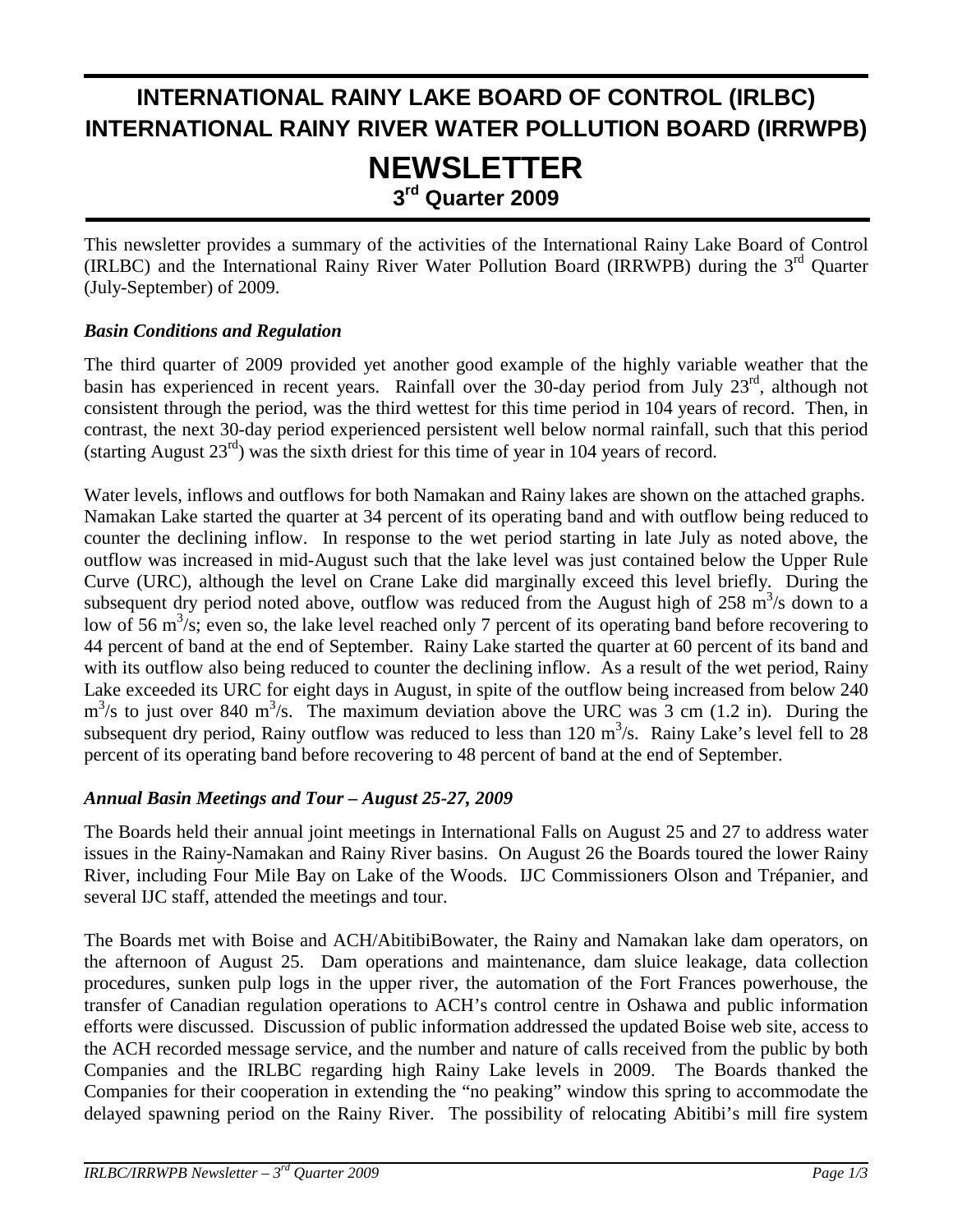pump intake was again raised; this resulted in a letter from AbitibiBowater (dated September 1, 2009) stating that installation of a backup intake would be pursued early in the second quarter of 2010, with the result that forebay drawdown would no longer constrain dam gate operations.

The Boards' annual joint public meeting, held on the evening of August 25, was attended by about 40 members of the public plus representatives of the media, the area resource agencies and the Companies. The presentation summarized the IJC's involvement in the basin, a number of basin issues under review, the installation of temperature gauges in the Rainy River to help predict the timing of the spring spawn and the high water levels experienced yet again in 2009. During the subsequent question period, a number of attendees expressed frustration with the high water and suggested that the lake levels at the end of winter should be lower; however, several attendees also expressed satisfaction with regulation operations. As at last year's meeting, concerns were again expressed regarding the proposed Namakan River hydropower development. Board members also agreed to follow up on several specific concerns that were raised, including a discharge pipe entering the Rainy River below the dam and a number of environmental concerns raised by Chief Klyne of the Seine River First Nation.

On August 26, the Boards spent the day touring the lower Rainy River area. Four Mile Bay on Lake of the Woods and the Rainy River from its mouth to east of Rainy River / Baudette were toured by boat, while Long Sault and Manitou Rapids and several tributary areas further up the river were visited by car. The tour was guided by several resource agency experts and a local historian.

On August 27, the Boards met with representatives of local resource agencies and other governmental organizations responsible for water resource information and management within the basin. Board Members were briefed on:

- the Ontario Ministry of the Environment's Action Plan for Lake of the Woods water quality
- the creation of a Multi Agency Working Group, consisting of both Canadian and US agencies and groups, to focus on Lake of the Woods water quality
- on-going studies by Voyageurs National Park, the Minnesota Department of Natural Resources, the Minnesota Pollution Control Agency and the Ontario Ministry of Natural Resources with the objective of providing the information needed for review of the Year 2000 Rainy and Namakan rule curves in 2015. The studies address fish, benthic macro-invertebrates, wetland vegetation, furbearers, shorebirds, nutrient cycling, etc.
- an overview of the MPCA's approach to watershed investigations
- lake sturgeon in northwest Ontario being identified as "threatened"
- the environmental assessment process for the proposed Namakan River hydropower project.

#### *Board Meetings and Activities*

During the quarter the Boards met while in International Falls in August and also dealt with a number of items via email. The following items were completed or advanced:

- receipt and review of the final report "Wetland Vegetation Monitoring at Voyageurs National Park" by Meeker and Harris (part of VNP's Rainy Lake / Namakan reservoir lake level study).
- review of the work and status of the Peaking Work Group
- receipt and review of the final "Plan of Study" by the Year 2000 Rule Curve Assessment Working Group for the environmental assessment of the Rainy-Namakan rule curves.
- continued discussion with IJC staff and others concerning future amalgamation of the IRLBC and IRRWPB, and consideration of expanded mandate.
- plans for the August meetings and tour, including preparation of the public meeting notices and presentation.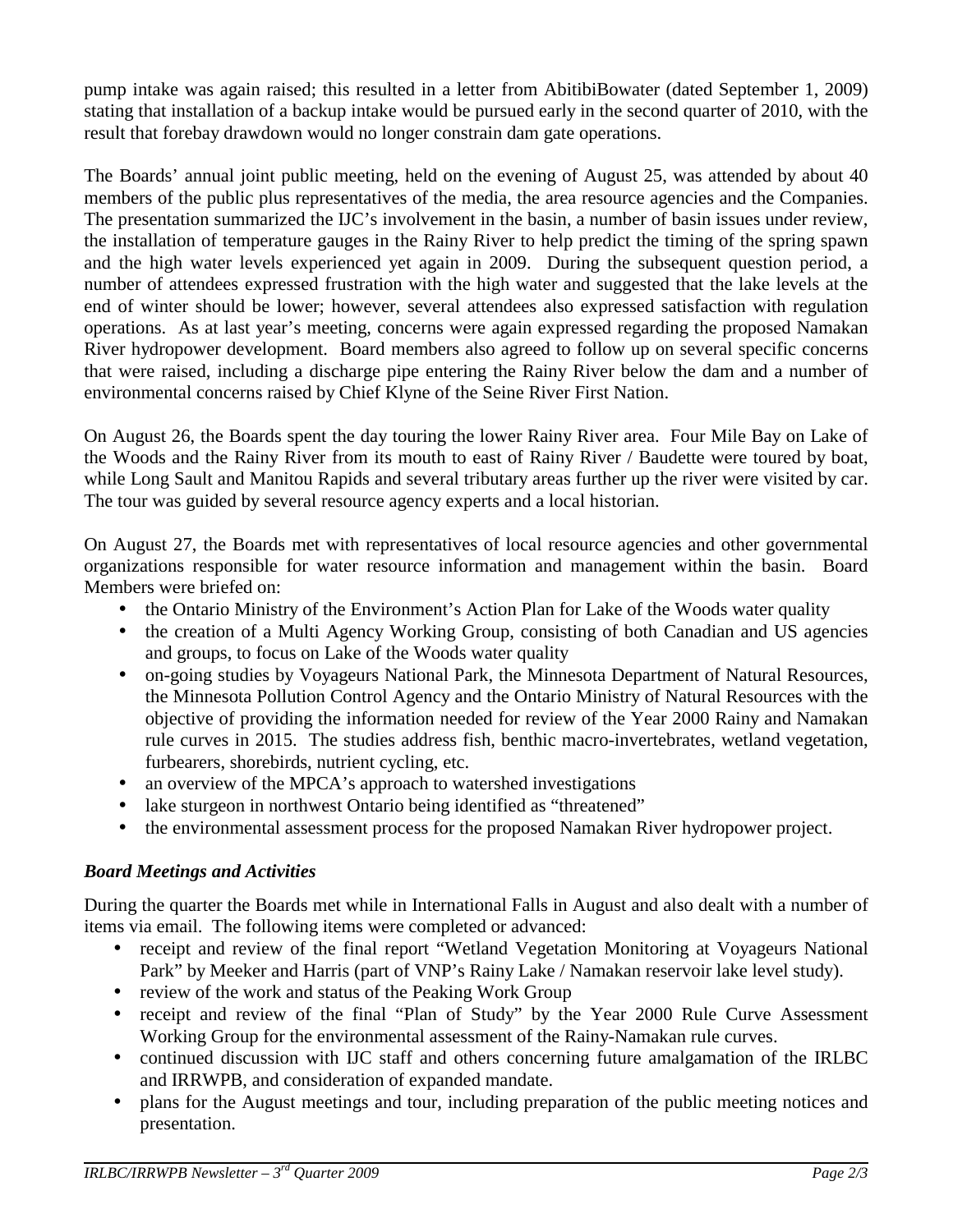- work related to the IJC's International Watersheds Initiative (IWI), including a project proposal submission for a submerged aquatic vegetation study on the lakes (July 2) and a revised proposal for Rainy River temperature monitoring (July 30). These were both approved for funding (with conditions) by the IJC in mid-August. Input was also provided to IJC staff regarding a proposal for the development of a hydraulic model of the upper Rainy River, and a final report prepared for the IJC's Health Professionals Task Force was received on "Water and Health in the Lake of the Woods and Rainy River Basins".
- responses to individuals and the media regarding high water concerns
- initial consideration of the Boards' Workplan
- review of information from Environment Canada and others regarding the proposed Namakan River hydropower project
- commencement of work on the Boards' fall report to the IJC

#### *Board Members and Staff*

Dr. Bill Darby, one of the Canadian members on the IRRWPB since October 21, 2001, resigned from the Board effective July 31, 2009 as a result of his retirement from the Ontario Ministry of Natural Resources. The term of the other Canadian member, IRRWPB Co-Chair Melanie Neilson, was extended by the IJC for another three years to October 18, 2012.

At the Boards' meeting in August, Tana McDaniel, a physical sciences specialist in the Water Quality and Surveillance section of Environment Canada in Burlington, was appointed by the members as the joint Board secretary.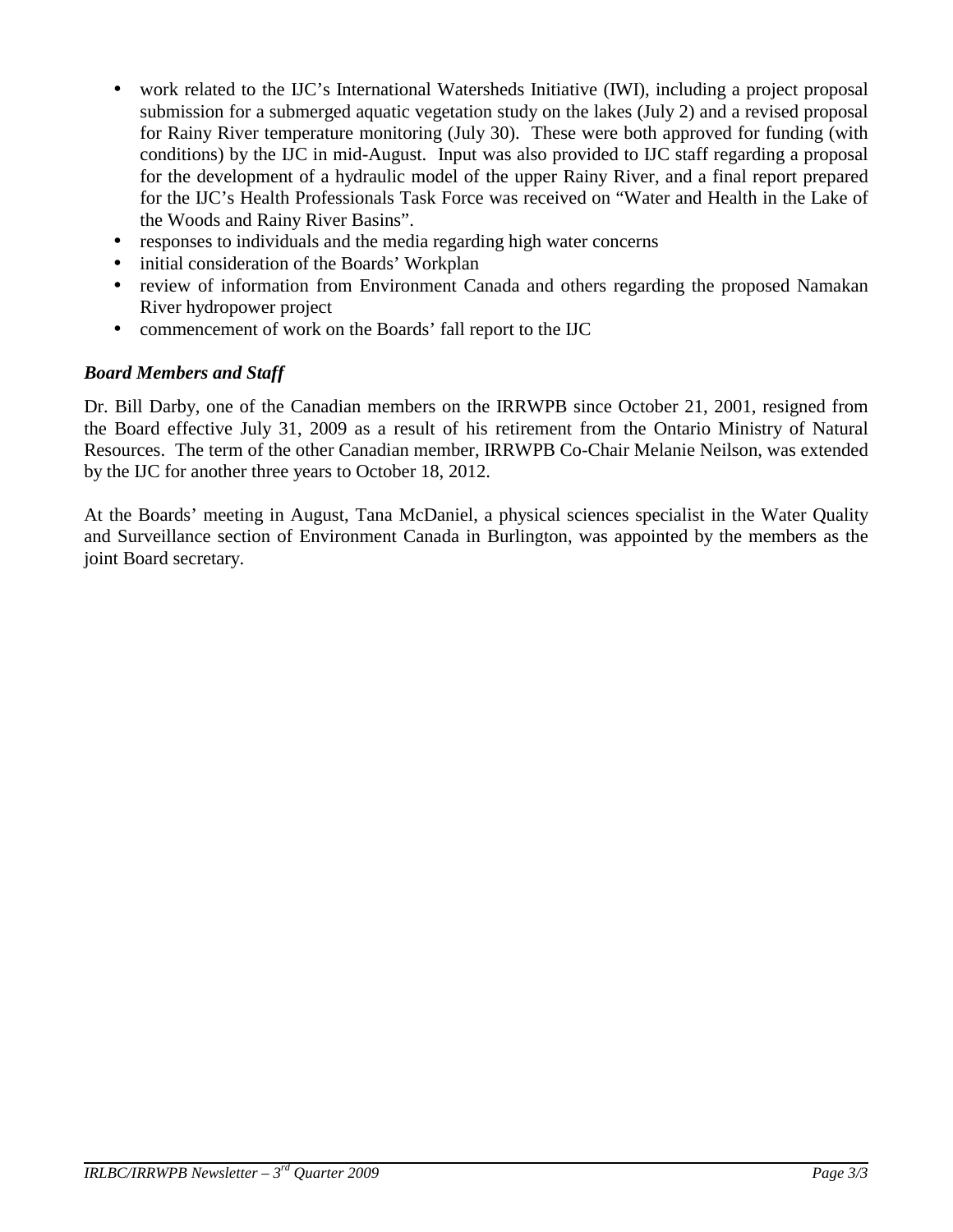## NAMAKAN LAKE